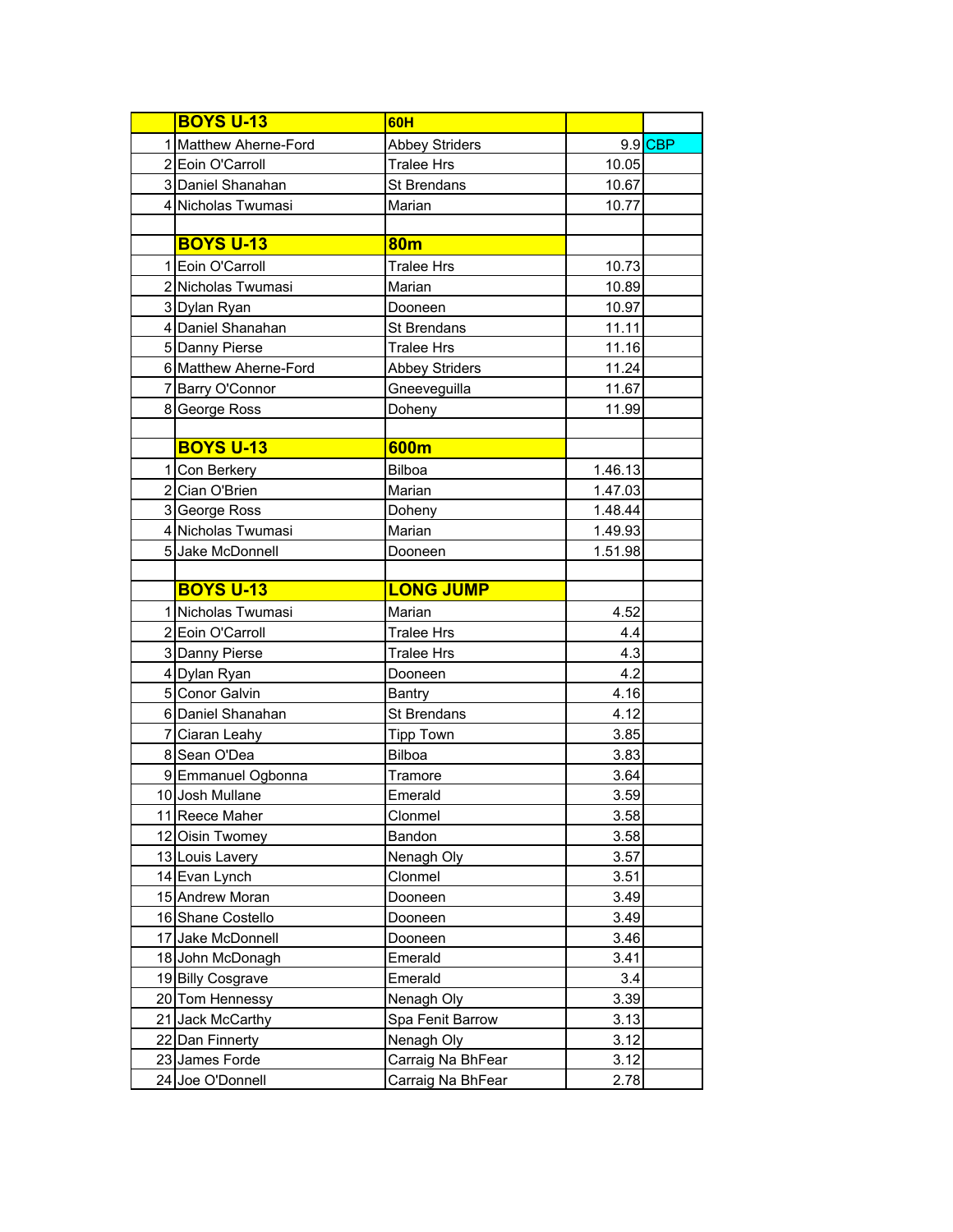|    | 25 Raymond Kelly       | Spa Fenit Barrow      | 2.64  |  |
|----|------------------------|-----------------------|-------|--|
|    |                        |                       |       |  |
|    | <b>BOYS U-13</b>       | <b>HIGH JUMP</b>      |       |  |
|    | 1 Kevin O'Neill        | Carraig Na BhFear     | 1.3   |  |
| J2 | Conor McDonald         | Leevale               | 1.25  |  |
| J2 | Danny Pierse           | <b>Tralee Hrs</b>     | 1.25  |  |
|    | 4 Tom O'Sullivan       | Gneeveguilla          | 1.25  |  |
|    | 5 Robert O'Halloran    | Leevale               | 1.2   |  |
|    | 6 Brian O'Sullivan     | An Riocht             | 1.15  |  |
|    | 7 Matthew Aherne-Ford  | <b>Abbey Striders</b> | 1.15  |  |
|    | 8 Reece Maher          | Clonmel               | 1.1   |  |
|    | 9 Daniel Shanahan      | St Brendans           | 1.1   |  |
|    |                        |                       |       |  |
|    | <b>BOYS U-13</b>       | <b>SHOT</b>           |       |  |
|    | 1 James McCarthy       | F/McSweeney           | 10.64 |  |
|    | 2 Gary McCarthy        | F/McSweeney           | 9.74  |  |
|    | 3 Dan Finnerty         | Nenagh Oly            | 9.18  |  |
|    | 4 Brian O'Sullivan     | An Riocht             | 9.1   |  |
|    | 5 Patrick Cunningham   | Limerick              | 8.72  |  |
|    | 6 Robert O'Halloran    | Leevale               | 8.35  |  |
|    | 7 Daniel Shanahan      | St Brendans           | 7.52  |  |
|    | 8 Eward Nolan          | St Brendans           | 7.4   |  |
|    | 9 Eamon Costello       | Borrisokane           | 7.08  |  |
|    | 10 Matthew Aherne-Ford | <b>Abbey Striders</b> | 6.85  |  |
|    | 11 James Forde         | Carraig Na BhFear     | 6.56  |  |
|    | 12 Joe O'Donnell       | Carraig Na BhFear     | 6.1   |  |
|    |                        |                       |       |  |
|    | <b>BOYS U-13</b>       | <b>JAVELIN</b>        |       |  |
|    | 1 Dan Finnerty         | Nenagh Oly            | 24.61 |  |
|    | 2 Stephen Cahill       | An Riocht             | 23.5  |  |
|    | 3 Patrick Cunningham   | Limerick              | 23.5  |  |
|    | 4 Gary McCarthy        | F/McSweeney           | 23.41 |  |
|    | 5 Robert O'Sullivan    | Bandon                | 21.55 |  |
|    | 6 Louis Lavery         | Nenagh Oly            | 20.84 |  |
|    | 7 James McCarthy       | F/McSweeney           | 20.19 |  |
|    | 8 John Forde           | Carraig Na BhFear     | 14.88 |  |
|    | 9 Conor McDonald       | Leevale               | 14.43 |  |
|    | 10 Robert O'Halloran   | Leevale               | 13.68 |  |
|    | 11 Brian O'Sullivan    | An Riocht             | 9.39  |  |
|    | <b>BOYS U-13</b>       |                       |       |  |
|    |                        | 4x100m Relay          |       |  |
| 1  | <b>Tralee Hrs</b>      | 56.04                 |       |  |
|    | 2 Dooneen              | 56.29                 |       |  |
|    | 3 Emerald              | 56.82                 |       |  |
|    | 4 Gneeveguilla         | 57.48                 |       |  |
|    | <b>BOYS U-14</b>       | 75H                   |       |  |
|    |                        |                       |       |  |
|    | 1 Shane Howard         | G/Fermoy              | 12.49 |  |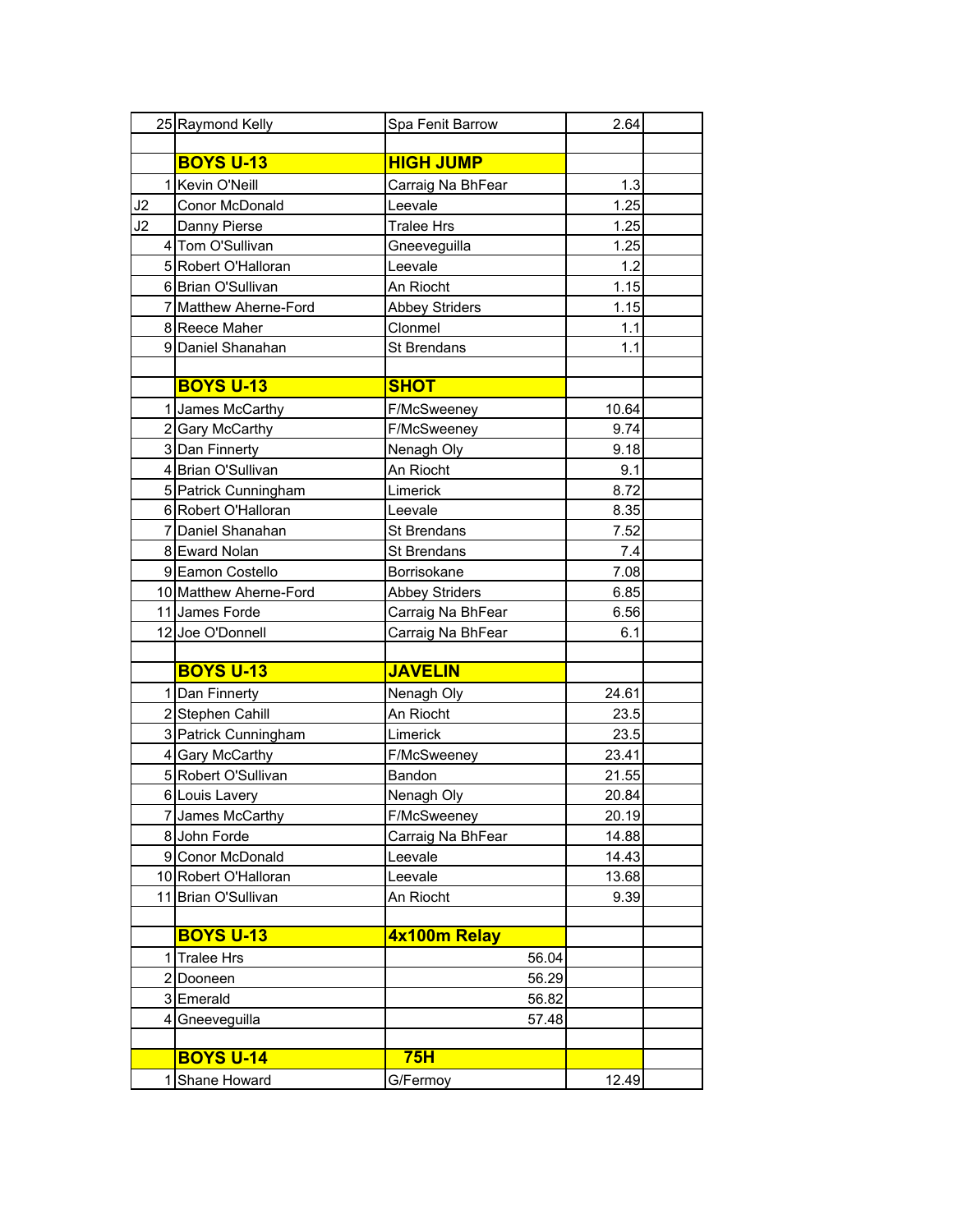| 2 Ben Kiely                            | Ferrybank                  | 12.89                |
|----------------------------------------|----------------------------|----------------------|
| 3 Daire Walsh                          | Leevale                    | 13.1                 |
| 4 Eric Stam                            | Leevale                    | 13.18                |
| 5 Oisin Fitzpatrick                    | Nenagh Oly                 |                      |
| 6 Niall O'Riordan                      | Killarney                  |                      |
| 7 Aaron Jones                          | Ferrybank                  |                      |
|                                        |                            |                      |
| <b>BOYS U-14</b>                       | 80 <sub>m</sub>            |                      |
| 1 Joseph Morrissey                     | K.C.K                      |                      |
| 2 John Halley                          | K.C.K                      |                      |
| 3 Daire Walsh                          | Leevale                    |                      |
| 4 Ronan Sheehan                        | Bandon                     |                      |
| 5 Zack Gibbons                         | Leevale                    |                      |
| 6 Denis O'Sullivan                     | Leevale                    |                      |
| 7 Great Okafor                         | Bandon                     |                      |
|                                        |                            |                      |
| <b>BOYS U-14</b>                       | 200m                       |                      |
| 1 John Halley                          | K.C.K                      | 26.87                |
| 2 Joseph Morrissey                     | K.C.K                      | 27.15                |
| 3 Denis O'Sullivan                     | Leevale                    | 27.28                |
| 4 William Flynn                        | Shannon                    | 27.71                |
| 5 Ronan Sheehan                        | Bandon                     | 27.76                |
| 6 Mighty Okafor                        | Bandon                     |                      |
|                                        |                            |                      |
|                                        |                            |                      |
| <b>BOYS U-14</b>                       | 800m                       |                      |
| 1 Cathal Finnucane                     | Emerald                    | 2.18.03              |
| 2 Ben Kiely                            | Ferrybank                  | 2.21.08              |
| 3 Sean Tobin                           | Clonmel                    | 2.22.67              |
| 4 Edward Hynes                         | Templemore                 | 2.25.2               |
| 5 Eamon Chesser                        | <b>Ennis Track</b>         | 2.31.00              |
| 6 Jack Cotter                          | Leevale                    | 2.32.6               |
| 7 Adam Barry                           | An Riocht                  | 2.33.05              |
| 8 Michael Carey                        | Clonmel                    | 2.34.72              |
| 9 John Moloney                         | <b>Tipp Town</b>           | 2.35.63              |
|                                        |                            |                      |
|                                        |                            |                      |
| <b>BOYS U-14</b>                       | 1500m                      |                      |
| 1 Ben Kiely                            | Ferrybank                  | 4.46.84              |
| 2 Cathal Finnucane                     | Emerald                    | 4.48.7               |
| 3 Sean Tobin                           | Clonmel                    | 4.48.89              |
| 4 Edward Hynes                         | Templemore                 | 4.50.22              |
| 5 Conor Cleary                         | K-Ibrickane                | 5.01.62              |
| 6 Michael Carey                        | Clonmel                    |                      |
| 7 Eamon Chesser                        | <b>Ennis Track</b>         |                      |
|                                        |                            |                      |
| <b>BOYS U-14</b>                       | 2000m<br><b>WALK</b>       |                      |
| 1 Conor Slatery<br>2 Maurice O'Carroll | St Brendans<br>St Brendans | 14.16.64<br>14.36.47 |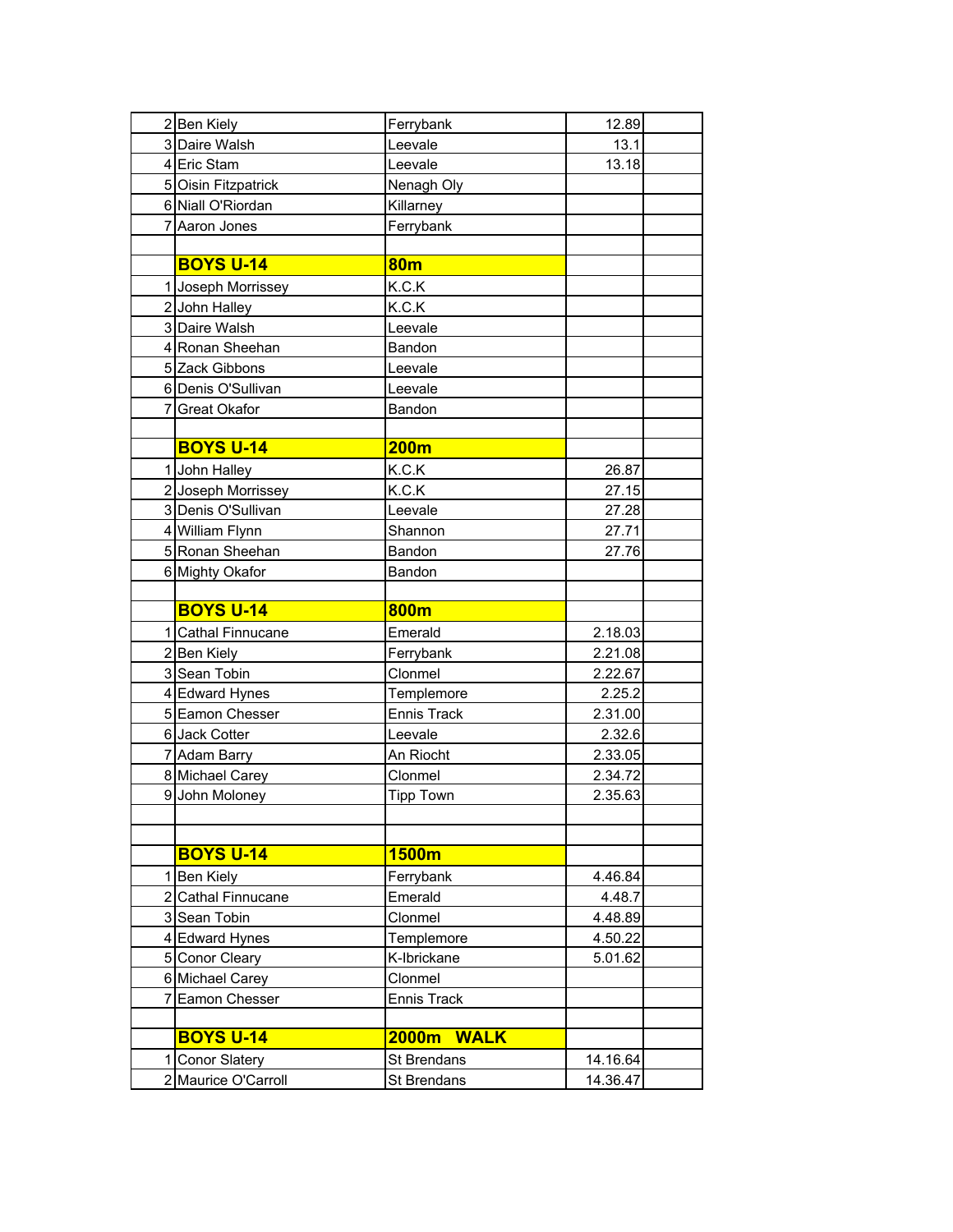|    | <b>BOYS U-14</b>     | <b>LONG JUMP</b> |       |  |
|----|----------------------|------------------|-------|--|
|    | 1 Shane Howard       | G/Fermoy         | 4.94  |  |
|    | 2 Daire Walsh        | Leevale          | 4.72  |  |
|    | 3 Denis O'Sullivan   | Leevale          | 4.71  |  |
|    | 4 Ronan Sheehan      | Bandon           | 4.68  |  |
|    | 5 Cormac Lynch       | Tulla            | 4.3   |  |
|    | 6 Ben Kiely          | Ferrybank        | 4.18  |  |
|    | 7 Sean Tobin         | Clonmel          | 4.13  |  |
|    | 8 Aaron Jones        | Ferrybank        | 3.89  |  |
|    | 9 Niall O'Riordan    | Killarney        | 3.88  |  |
|    | 10 Oisin Fitzpatrick | Nenagh Oly       | 3.53  |  |
|    | 11 Colm O'Connor     | An Riocht        | 3.31  |  |
|    | 12 Michael Carey     | Clonmel          | 3.26  |  |
|    |                      |                  |       |  |
|    | <b>BOYS U-14</b>     | <b>HIGH JUMP</b> |       |  |
|    | 1 Daire Walsh        | Leevale          | 1.50  |  |
|    | 2 Shane Howard       | G/Fermoy         | 1.45  |  |
|    | 3 Peter Swanton      | Leevale          | 1.35  |  |
|    | 4 Eric Stam          | Leevale          | 1.35  |  |
| J5 | Jonathan Foley       | Farranfore M.V.  | 1.25  |  |
| J5 | Niall O'Riordan      | Killarney        | 1.25  |  |
|    | 7 Sean Tobin         | Clonmel          | 1.25  |  |
| J8 | Kevin Heffernan      | Moycarkey-Coo    | 1.10  |  |
| J8 | Marc McManus         | Ferrybank        | 1.10  |  |
|    |                      |                  |       |  |
|    | <b>BOYS U-14</b>     | <b>SHOT</b>      |       |  |
|    | 1 Daire Walsh        | Leevale          | 10.01 |  |
|    | 2 Zack Gibbons       | Leevale          | 9.82  |  |
|    | 3 Eric Stam          | Leevale          | 9.49  |  |
|    | 4 Killian Ansboro    | Youghal          | 9.29  |  |
|    | 5 Daire Harrington   | Bandon           | 7.25  |  |
|    | 6 Jonathan Foley     | Farranfore M.V.  | 7.24  |  |
|    | 7 Jason McCarthy     | Kilnaboy         | 6.88  |  |
|    | 8 Ronan O'Neill      | West Waterford   | 6.88  |  |
|    | 9 Christon Canty     | Gneeveguilla     | 6.61  |  |
|    |                      |                  |       |  |
|    | <b>BOYS U-14</b>     | <b>DISCUS</b>    |       |  |
|    | 1 Michael McSweeney  | Midleton         | 30.86 |  |
|    | 2 Zack Gibbons       | Leevale          | 27.35 |  |
|    | 3 Eric Stam          | Leevale          | 26.64 |  |
|    | 4 Jonathan Foley     | Farranfore M.V.  | 26.54 |  |
|    | 5 Daniel Colbert     | Midleton         | 25.87 |  |
|    | 6 Mighty Okafor      | Bandon           | 25.21 |  |
|    | 7 Christon Canty     | Gneeveguilla     | 21.39 |  |
|    | 8 Ronan O'Neill      | West Waterford   | 17.34 |  |
|    | 9 Daire Harrington   | Bandon           | 14.83 |  |
|    |                      |                  |       |  |